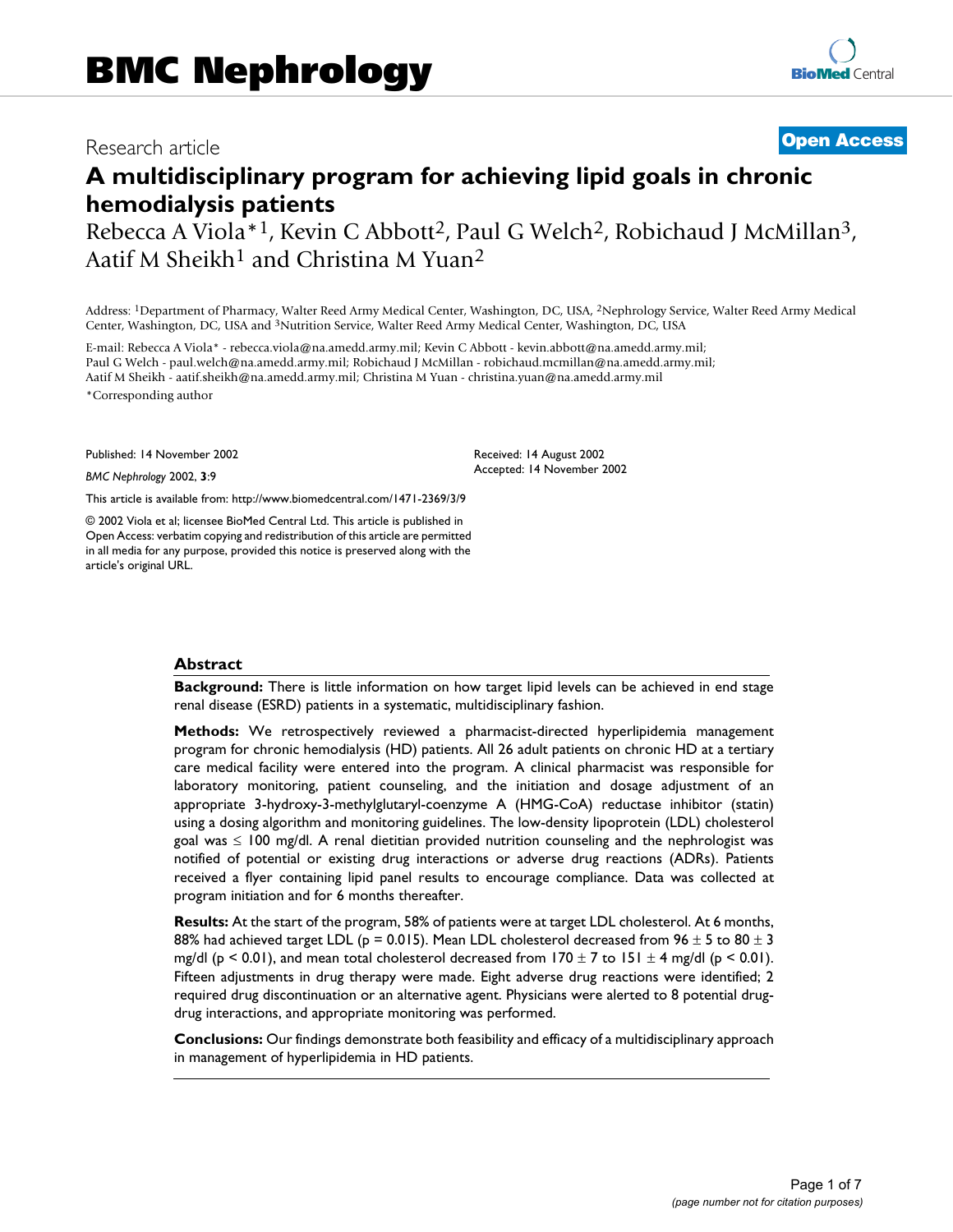# **Background**

Patients on dialysis have more coronary artery disease (CAD) and CAD-related mortality than the general population [1]. Elevated low-density lipoprotein (LDL) cholesterol level is an independent risk factor for patients with end stage renal disease (ESRD) [2]. The 3-hydroxy-3methylglutaryl coenzyme A (HMG-CoA) reductase inhibitors (statins) have been associated with decreased allcause mortality in dialysis patients in a registry-based study [3] and clinical trials are underway to confirm this benefit [4,5].

Mortality benefits of statins has been attributed to lower lipid levels, but recent reports indicate that statins may reduce cardiovascular risk by other mechanisms, [6,7] and may also reduce cancer-related mortality [8]. Consensus is growing for statin use in all ESRD patients with atherosclerotic disease or diabetes [9]. If used this way, over 60% of all dialysis patients might be eligible for statins [10]. Despite an acceptable safety profile [6,11], fewer than 10% of dialysis patients were prescribed statins according to USRDS and Canadian studies, [3,12] even in known coronary heart disease [13].

Despite differences in the pattern of dyslipidemia and cardiovascular disease in ESRD patients compared with the general population, current use of statins focus on treating elevated LDL cholesterol levels. National Cholesterol Education Program (NCEP) guidelines recommend a target LDL cholesterol of 100 mg/dl in high-risk groups [14]. Pharmacists are becoming more involved in managing a variety of chronic diseases [15–19]. For lipid lowering, a team approach is more effective in the ambulatory care setting than management by a physician [20,21], but there are no published reports on using this approach in a dialysis population. Here, we describe the effectiveness and feasibility of our multidisciplinary lipid management program using the specific skills of pharmacist, dietitian and nephrologist in hemodialysis patients.

Walter Reed Army Medical Center (WRAMC) is a 235-bed, tertiary-care military hospital with 25–30 chronic dialysis patients. Prior to implementation of our program, two formulary statins (simvastatin and cerivastatin) were available. A hospital-wide switch to these statins was mandated by the Department of Defense Pharmacoeconomic Center to reduce cost and provide uniformity. A Statin Formulary Conversion Clinic switched all patients to cerivastatin (preferred agent) or simvastatin between January-April 2000 [22]. HD patients were given simvastatin during the conversion due to dose adjustment recommendations for cerivastatin in patients with renal insufficiency and lack of experience with this drug in ESRD. Consequently, there were several dialysis patients taking nonformulary statins when our HD lipid management program began, because they had failed to reach goals on formulary statins.

Our program was designed as an ongoing lipid management program, directed by the clinical pharmacist assigned to the Nephrology Service. The clinical pharmacist received approval from the hospital credentials committee, the pharmacy & therapeutics committee, and the director of dialysis to prescribe and make dosage adjustments and order laboratory tests as per a lipid management guideline. The WRAMC Human Use Committee approved a 6-month retrospective review of the program in April 2001.

# **Methods**

# *Guideline development*

A guideline for management of hyperlipidemia and conversion to formulary statin in HD patients was developed jointly between the nephrologists, clinical pharmacist and renal dietitian before program implementation (Table 1). Patients were converted at the start of the program, or whenever they initiated dialysis. Only simvastatin and atorvastatin were included in the guideline. Atorvastatin was prescribed for patients who failed simvastatin.

# *Inclusion/exclusion criteria*

All WRAMC chronic hemodialysis patients were eligible. Exclusion criteria included age < 18 years, acute renal failure, pregnancy or nursing, use of cyclosporine, tacrolimus, or gemfibrozil, elevated liver associated enzymes (LAEs), and allergy to statins. All 25 hemodialysis patients met criteria for inclusion in September 2000 when the program was implemented. An additional patient who initiated dialysis during the study period was included, for a total of 26 patients.

# *Laboratory monitoring*

Blood tests were routinely drawn every 4 weeks for monitoring of anemia, calcium and phosphate control, LAEs, nutritional indices, and dialysis adequacy. The pharmacist ordered a non-fasting lipid profile for each patient in accordance with the guideline (e.g. every 8 weeks, every 4 months, or yearly depending on monitoring requirement). The lipid profile included total cholesterol (TC), LDL cholesterol, triglycerides, and high-density lipoprotein (HDL) cholesterol. Blood was analyzed in the WRAMC clinical chemistry laboratory using the Roche COBAS Integra 700 System® (Roche Diagnostic System, Somerville, NJ). Roche Precinorm® and Precipath® reagents were used for quality control for HDL and LDL cholesterol results. Bio-rad Liquicheck® Level 1 and Level 2, (Bio-rad Diagnostic Group, Irvine, CA), were used for quality control of TC and triglyceride measurements. Calibration was done daily. A non-fasting lipid profile was acceptable for LDL cholesterol and TC measurement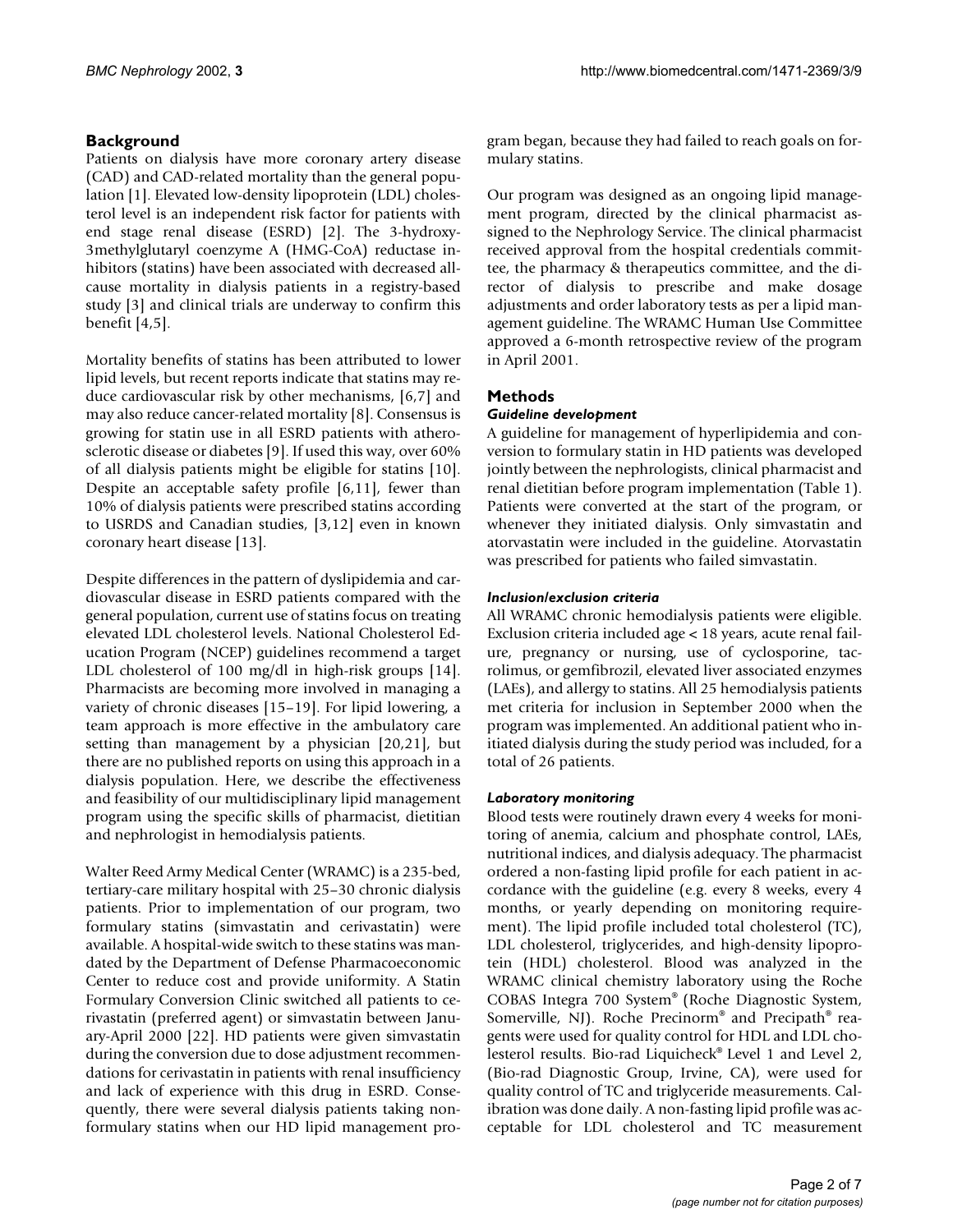**Table 1: Guideline for lipid management & conversion to formulary statin**

| a. Order lipid panel and P3* every 4 months if patient is currently on cholesterol lowering medication.                          |                                                                             |  |
|----------------------------------------------------------------------------------------------------------------------------------|-----------------------------------------------------------------------------|--|
| b. If patient is at goal without drug therapy, draw lipid panel and P3 yearly.                                                   |                                                                             |  |
| c. Modify/Initiate patient's therapy per the following guideline:<br>If patient is on:                                           | Action:                                                                     |  |
| Cyclosporine                                                                                                                     | Refer to nephrologist                                                       |  |
| Gemfibrozil                                                                                                                      |                                                                             |  |
|                                                                                                                                  | Refer to nephrologist                                                       |  |
| If triglycerides >200                                                                                                            | Refer to nephrologist                                                       |  |
| If patient's current cholesterol medication is:                                                                                  |                                                                             |  |
| None, and LDL>100, no contraindications                                                                                          | Begin Simvastatin 20 mg (1/2 of 40 mg tablet)                               |  |
|                                                                                                                                  | Provide pharmacy counseling, drug literature, dietary consult if<br>needed. |  |
| Pravastatin, fluvastatin, lovastatin, simvastatin 5 mg, or simvastatin 10 mg qd                                                  | Convert to Simvastatin 20 mg qd (1/2 of 40 mg tablet)                       |  |
| Atorvastatin 20 mg qd                                                                                                            | Convert to Simvastatin 40 mg qd                                             |  |
| Atorvastatin 40 mg qd                                                                                                            | Convert to Simvastatin 80 mg qd                                             |  |
| Atorvastatin 80 mg qd                                                                                                            | Continue Atorvastatin 80 mg qd                                              |  |
| d. Draw P3 and lipid panel 8 weeks after changing or initiating therapy.                                                         |                                                                             |  |
| If liver enzymes are > 3 times upper limit of normal                                                                             | Refer to nephrologist.                                                      |  |
|                                                                                                                                  | Hold Statin.                                                                |  |
| If patient complains of muscle aches or weakness                                                                                 | Refer to nephrologist.                                                      |  |
|                                                                                                                                  | Draw CPK.                                                                   |  |
| e. If LDL>100 after 8 weeks, adjust dosing according to the following guideline:                                                 |                                                                             |  |
| If current dose is Simvastatin 20 mg qd                                                                                          | Increase to Simvastatin 40 mg qd                                            |  |
| If current dose is Simvastatin 40 mg qd                                                                                          | Increase to Simvastatin 80 mg qd                                            |  |
| If current dose is Simvastatin 80 mg qd                                                                                          | Change to Atorvastatin 80 mg qd                                             |  |
| f. Repeat steps d. and e. until patient reaches LDL goal or is taking Atorvastatin 80 mg                                         |                                                                             |  |
| g. Draw P3 and lipid panel 8 weeks after initiating Atorvastatin 80 mg. If patient still not at LDL goal, refer to nephrologist. |                                                                             |  |

\*P3 includes alkaline phosphatase, aspartate aminotransferase (AST), alanine aminotransferase (ALT), and total bilirubin

because the assay measured parameters directly. If the non-fasting triglyceride level was  $\geq 200$  mg/dL, the physician was notified, and a fasting triglyceride level was ordered at his/her discretion.

### *Patient counseling and referral*

After review of each lipid profile, the pharmacist provided verbal instruction, statin information handouts (at drug initiation or change), and a "Personal Cholesterol Management Report" to each patient. This reported the patient's own lipid profile result and goal values, as well as the new statin dose (or dose to be continued). This report also explained the importance of cholesterol control and listed common side effects of statins. At the time of each report, the pharmacist explained the lipid profile results, asked about side effects, and reviewed the patient's drug regimen for medication compliance and new or potential drug interactions. The pharmacist also gave the patient a new prescription with refills to last until the next scheduled lipid panel. Patients needing dietary reinforcement were referred to the renal dietitian. Adverse reactions or potential drug interactions were brought to the nephrologist's attention.

### *Documentation and data collection*

The clinical pharmacist documented all interventions and referrals using an Excel® spreadsheet (Microsoft, Redmond, WA). Individual reports were generated that gave lipid profile and LAE results, any adverse drug reaction or drug interaction, dosage adjustments made, and the date of the next scheduled lipid profile. This report was placed in the patient's HD chart after each lipid profile. A copy was given to each nephrologist.

Lipid data was tabulated monthly by the pharmacist and submitted to the nephrology service quality improvement coordinator, the medical director of dialysis, and the chief of nephrology for ongoing program evaluation. Data submitted included the number of patients followed, number of patients at LDL cholesterol goal, average LDL cholesterol and total cholesterol, number of adverse drug reactions and potential drug interactions identified. HDL data was not analyzed or included as part of the guideline.

### *Statistical analysis*

Data was tabulated in Microsoft Excel® and analyzed using SigmaStat® (SPSS, Chicago, IL). Fisher exact test was used for categorical variables and paired Student's t-test was used for continuous parametric variables. Wilcoxon signed-rank test was used for continuous variables that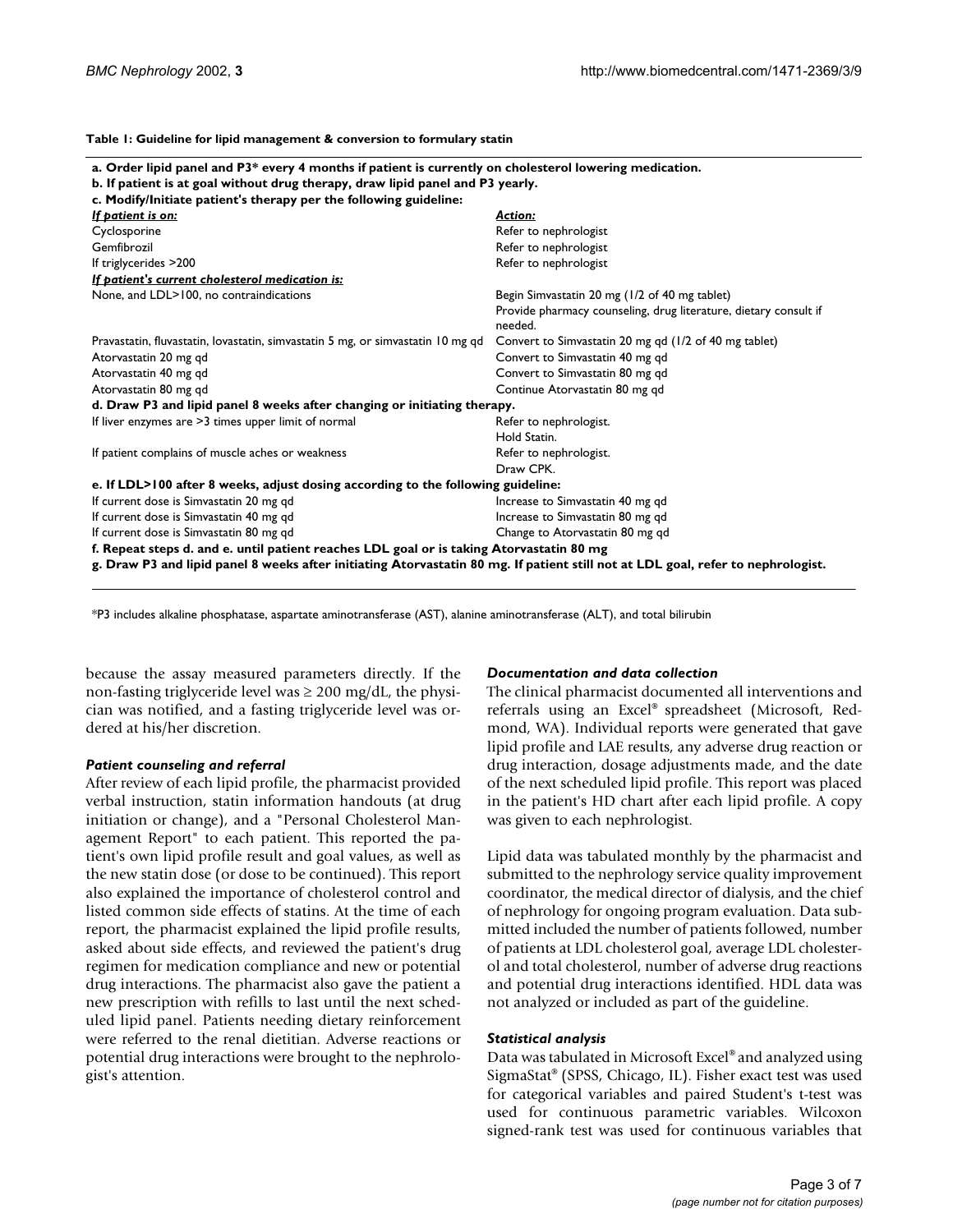

### **Figure 1** Change in LDL cholesterol 6 months after program initiation.

were not normally distributed. A p-value of < 0.05 was considered statistically significant.

# **Results**

Patient demographics are shown in Table 2. After 6 months, 23 of 26 patients (88%) had reached target LDL cholesterol (Figure 1), compared with 15 patients (58%) at the start of the program ( $p = 0.015$ ). Mean LDL cholesterol decreased 16.7%, from  $96 \pm 5$  to  $80 \pm 3$  mg/dl (p < 0.001), and mean total cholesterol decreased 11.1%, from  $170 \pm 7$  to  $151 \pm 4$  mg/dl (p = 0.004).

Eight adverse drug reactions were identified in 7 patients. Four patients (15.4%) experienced musculoskeletal symptoms, 2 of which had muscle aches and weakness (hand, arm and back muscles). Creatine phosphokinase (CPK) levels were normal in both cases. Drug therapy was not interrupted in either case, and other etiologies for the symptoms were pursued. The other 2 patients reported shoulder soreness, thought related to exercise, and leg cramping, thought to be due to the previous day's dialysis. CPK levels were not obtained and the symptoms spontaneously resolved after several days.

Two patients (7.6%) experienced an increase in LAEs. A 3 fold increase in serum transaminases occurred in one patient who was initiated on simvastatin 20 mg qd during the program. The drug was discontinued. One patient had a mild transient increase in alkaline phosphatase, from 115 IU/L to 131 IU/L, when starting statin therapy. The drug was not discontinued and the level returned to baseline within 2 months.

Diarrhea or gastrointestinal upset was reported in 2 patients (7.6%). Relationship to the statin was unclear. One

**Table 2: Patient Demographics (n = 26)**

| Mean age (years)                            | $55.7 + 11$        |
|---------------------------------------------|--------------------|
| Gender (M/F)                                | 17/9               |
| Race (n, %)                                 |                    |
| <b>Black</b>                                | 21(81)             |
| White                                       | 3(11)              |
| Asian                                       | 2(8)               |
| Etiology of chronic renal failure* $(n, %)$ |                    |
| Diabetes mellitus                           | 11(42.3)           |
| Glomerulonephritis                          | 9(34.6)            |
| Unknown or other                            | 5(19.2)            |
| <b>Hypertension</b>                         | 3(11.5)            |
| Median time on dialysis (months)            | 14.5 (range 0-153) |
|                                             |                    |

\*totals >100% due to 2 patients with combined etiology of diabetes mellitus and hypertension

patient was switched from simvastatin to atorvastatin with slight improvement. In the second patient, symptoms resolved when acetaminophen with codeine was discontinued.

Eight potential drug interactions were identified. Physicians were alerted to monitor for myopathy and changes in international normalized ratio (INR) in 3 patients taking warfarin because of potential for cytochrome P450 3A4 competition. Other drugs with cytochrome P450 interaction potential were identified, including verapamil (2 patients), and diltiazem (1 patient). Other drug interactions of a different/unknown mechanism included digoxin and levothyroxine (1 patient each). No drug interaction resulted in an adverse event or discontinuation of therapy.

Fourteen patients (54%) were on statins at the start of the program, 4 of whom were receiving non-formulary statins. (1 cerivastatin: 3 pravastatin.) Four patients were on simvastatin 20 mg qd; 6 patients were on simvastatin 40 mg qd. At 6 months, 15 (58%) were on statins. Of these, 7 patients were on simvastatin 20 mg qd, 3 patients were on simvastatin 40 mg qd, and 2 patients were taking simvastatin 80 mg qd. One patient each was taking atorvastatin 40 mg qd and 80 mg qd. Two patients were initiated on statins during the period studied, one of which was discontinued at 6 months due to increased LAEs. During the 6-month period, 1 patient died from cardiovascular disease. Her LDL cholesterol and TC were not elevated (55 mg/dl and 146 mg/dl, respectively). Three patients received renal transplants.

Table 3 summarizes the interventions made by the pharmacist. All patients received medication teaching and compliance assessment at each encounter. Most patient encounters resulted in continuation of current therapy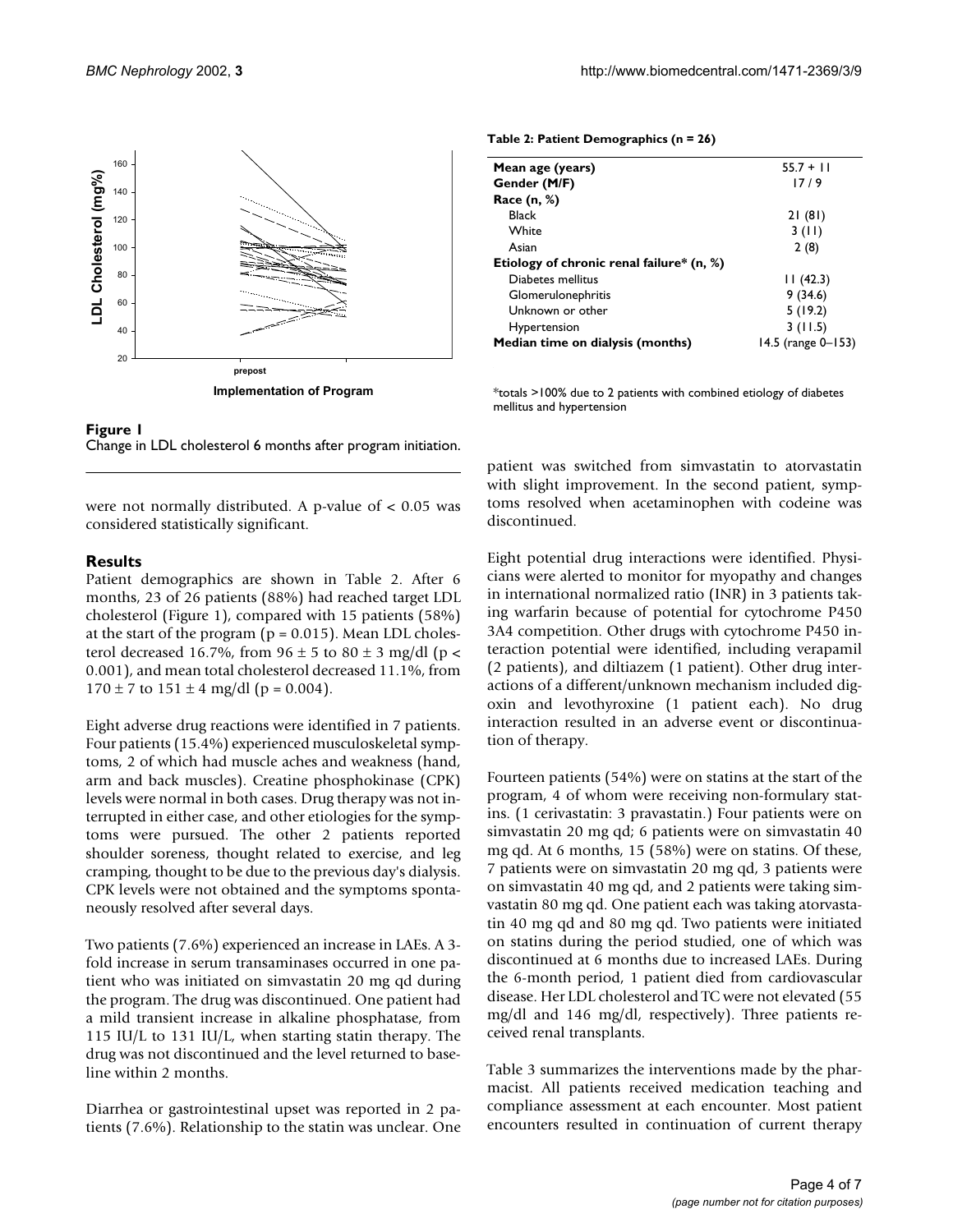#### **Table 3: Type of intervention by pharmacist**

| <b>Type of intervention</b>  | number |
|------------------------------|--------|
| Continue current therapy     | 59     |
| Change of therapy            | 15     |
| Increase in dose (same drug) | 6      |
| Change drug                  | 5      |
| Initiation of therapy        | 2      |
| Drug discontinued due to ADR |        |
| Drug discontinued (other)    |        |
| Request dietary consult      | 7      |
|                              |        |

(including those who were at goal LDL cholesterol with non-pharmacological therapy). Statins were stopped in 1 patient because of low LDL cholesterol level (37 mg/dl). The renal dietitian was consulted 3 times for specific dietary counseling relating to cholesterol control and compliance.

Overall nutritional status remained stable. Median albumin at study entry was  $3.73$  g/dL (range  $2.3 - 4.5$  g/dL), vs. 3.86 g/dL (range 2.9 – 4.7 g/dL) at 6 months ( $p =$ 0.345).

# **Discussion**

This study shows that improved LDL cholesterol control can be achieved in chronic HD patients using a multidisciplinary pharmacist-directed lipid program. Hemodialysis populations may be ideal for this program because of convenient blood sampling and frequent provider contact. Program costs included the minimal cost of patient pamphlets, and the cost of additional pharmacist time. We estimated that 8–12 additional hours/month were required for pharmacist interventions, documentation and compiling reports. The program did not incur additional laboratory costs, since lipid-monitoring guidelines were those of the NCEP. Overall, the program was well accepted by nurses, nephrologists and patients.

Side effects were minimal during the period, and several potential drug interactions were avoided. Saltissi, et al [11] recently reported the tolerability and effectiveness of simvastatin in doses of 5–20 mg in lowering LDL and non-HDL cholesterol in dialysis patients. Although the majority of our patients required simvastatin 20 mg to reach LDL goal, simvastatin in higher doses and atorvastatin were used and well tolerated, with dose changes made in a timely fashion, undoubtedly contributing to program effectiveness. It is unknown whether a longer treatment period with these doses would have produced more side effects. One complicating factor of statin therapy in HD patients is the high prevalence of hepatitis B and C, making it difficult to differentiate hepatitis-induced increases in LAEs from those due to the statin. This was not an issue

in our study, although several patients were positive for hepatitis. Although CPK levels were not measured at baseline, in patients with musculoskeletal symptoms, this value was found to be normal. Of note, the 3 patients who did not reach LDL cholesterol goal were not those who experienced side effects requiring discontinuation of therapy. LDL levels in these patients were near goal and ranged from 102–105 mg/dl.

Limitations of the study include the small number of patients and lack of a control group. Since patients began the program after "physician only" lipid management, one presumes by the improvement in lipid levels and number of patients at LDL cholesterol goal that the team approach was more favorable. That 54% of patients were on statins and 58% were at goal LDL cholesterol at the beginning of the program can be attributed to the close monitoring by nephrologists in a fellowship program and the pharmacyrun statin conversion clinic. Even so, these results improved after implementing the multidisciplinary approach.

Although compliance was not documented by pill count, the pharmacist, with access to computer databases, assessed drug adherence by refill frequency, patient interviews, and lab results. In addition to increasing compliance, including patients in therapeutic decisionmaking may be cost-effective [23]. The patient handouts with lipid results were well received and may have improved patient's compliance and interest in lipid therapy, but we did not formally assess patient knowledge of hyperlipidemia goals, treatment, and side effects, nor document refill frequency.

Some studies suggest that dialysis patients with low LDL cholesterol levels have increased risk of mortality vs. those with higher LDL cholesterol levels [24]. LDL cholesterol and conventional cardiac risk factors are insensitive predictors of CAD in this population [25], and may reflect the high frequency of malnutrition [26] and established cardiovascular disease [27]. In our study, albumin remained stable as LDL cholesterol levels declined.

Although the guidelines for lipid therapy in HD patients are extrapolated from the general population, current recommendations are to treat high-risk patients to a target LDL cholesterol of  $\leq 100 \text{ mg/dl}$ . Most dialysis patients in the United States do not meet these targets. Tonelli et al [16] measured statin use in dialysis patients, but not whether target LDL cholesterol was achieved. Admittedly, lipid lowering and its benefits are less well defined in renal failure explaining why nephrologists may not be as aggressive in statin prescribing [28]. However, the anticipated shortages of nephrology manpower (nephrologists, nurses, physicians' assistants, dietitians) may make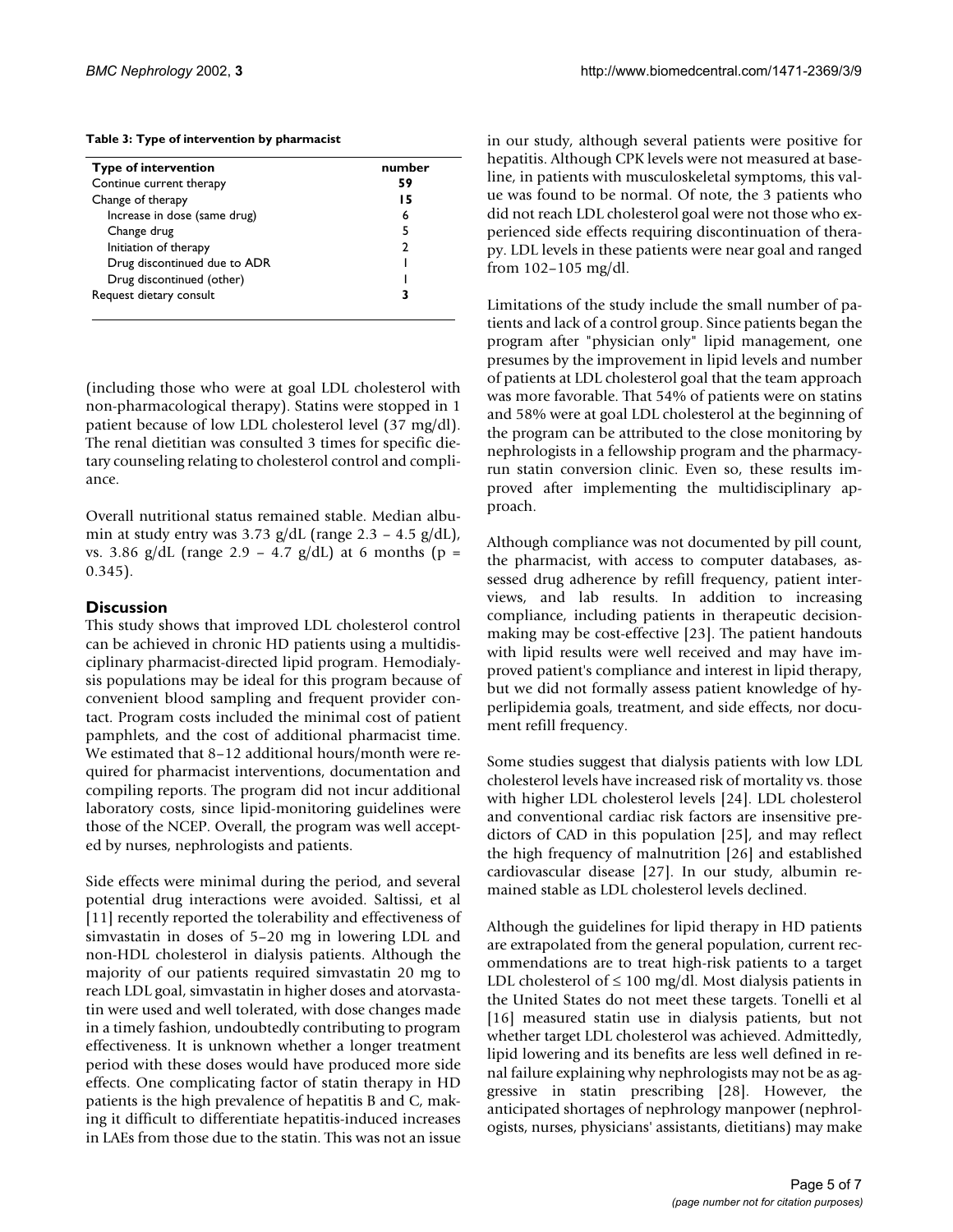it more difficult in the future to achieve therapeutic goals [29]. Methods to help promote appropriate use of statins and other drug therapy would be beneficial. Pharmacists are not routinely assigned to dialysis units, however, Manley, et al [30] showed that every dollar spent on pharmaceutical care in ESRD results in a savings of \$3.98. A recent American College of Physicians-American Society of Internal Medicine position paper speculates that pharmacist participation in patient care beyond patient education and hospital rounds will be time consuming for physicians [31]. In reality, pharmacist participation in the collaborative management of conditions such as hyperlipidemia through programs like ours, may free nephrologists' time for other activities and improve patient outcomes while still maintaining physician control of therapy. Yet, maintaining good communication, documentation, and quality assurance is essential.

The treatment of hyperlipidemia is readily suited to the algorithmic, multidisciplinary approach used in the present study. Moreover, similar programs could be employed for management of other ESRD complications, such as hyperphosphatemia and anemia, further improving outcomes in dialysis patients with the least possible impact on staffing and resources.

Despite editorial speculation that nephrologists are "late to the party" in adoption of cardiovascular risk reduction measures [9], underutilization of proven therapies is not unique to nephrology. The National Academy of Science's Institute of Medicine reported that our health care delivery system continues to suffer from many deficiencies, such as use of beta-blockers in only 50% of patients with myocardial infarction [32]. The percentage in dialysis patients is similar [2]. Setting targets and achieving them are quite different things. Undoubtedly, new methods for assuring the implementation of proven or therapies are needed. The present study adds new information on the process of improving statin use and other therapies that could improve outcomes in dialysis patients.

# **Conclusions**

Text for this section.

# **Competing interests**

None declared

# **Authors' contributions**

RV participated in the development & implementation of the guideline described in the study, collected data, and wrote & edited the manuscript.

KA supervised development of the guideline and implementation of the program, participation in literature search and writing and editing the manuscript.

PW supervised development of the guideline and implementation of the program, and participated in the writing and editing of the manuscript.

RM participated in the development and implementation of the guideline, and editing of the manuscript.

AS participated in the development of the guideline and editing of the manuscript.

CY participated in the development and implementation of the guideline, statistical analysis of the data, and writing and editing of the manuscript.

All authors read and approved the final manuscript.

#### **References**

- 1. [Herzog CA, Ma JZ, Collins AJ:](http://www.ncbi.nlm.nih.gov/entrez/query.fcgi?cmd=Retrieve&db=PubMed&dopt=Abstract&list_uids=9738087) **[Poor long-term survival after](http://www.ncbi.nlm.nih.gov/entrez/query.fcgi?cmd=Retrieve&db=PubMed&dopt=Abstract&list_uids=9738087) [acute myocardial infarction among patients on long-term di](http://www.ncbi.nlm.nih.gov/entrez/query.fcgi?cmd=Retrieve&db=PubMed&dopt=Abstract&list_uids=9738087)[alysis.](http://www.ncbi.nlm.nih.gov/entrez/query.fcgi?cmd=Retrieve&db=PubMed&dopt=Abstract&list_uids=9738087)** *N Engl J Med* 1998, **339(12):**799-805
- 2. [Koch M, Gradaus F, Schoebel FC, Leschke M, Grabensee B:](http://www.ncbi.nlm.nih.gov/entrez/query.fcgi?cmd=Retrieve&db=PubMed&dopt=Abstract&list_uids=9198049) **[Rele](http://www.ncbi.nlm.nih.gov/entrez/query.fcgi?cmd=Retrieve&db=PubMed&dopt=Abstract&list_uids=9198049)[vance of conventional cardiovascular risk factors for the pre](http://www.ncbi.nlm.nih.gov/entrez/query.fcgi?cmd=Retrieve&db=PubMed&dopt=Abstract&list_uids=9198049)diction of coronary artery disease in diabetic patients on [renal replacement therapy.](http://www.ncbi.nlm.nih.gov/entrez/query.fcgi?cmd=Retrieve&db=PubMed&dopt=Abstract&list_uids=9198049)** *Nephrol Dial Transplant* 1997, **12(6):**1187-1191
- 3. [Seliger SL, Weiss NS, Gillen DL, Kestenbaum B, Ball A, Sherrard DJ,](http://www.ncbi.nlm.nih.gov/entrez/query.fcgi?cmd=Retrieve&db=PubMed&dopt=Abstract&list_uids=11786112) [Stehman-Breen CO:](http://www.ncbi.nlm.nih.gov/entrez/query.fcgi?cmd=Retrieve&db=PubMed&dopt=Abstract&list_uids=11786112) **[HMG-CoA reductase inhibitors are asso](http://www.ncbi.nlm.nih.gov/entrez/query.fcgi?cmd=Retrieve&db=PubMed&dopt=Abstract&list_uids=11786112)[ciated with reduced mortality in ESRD patients.](http://www.ncbi.nlm.nih.gov/entrez/query.fcgi?cmd=Retrieve&db=PubMed&dopt=Abstract&list_uids=11786112)** *Kidney Int* 2002, **61:**297-304
- 4. [Wanner C, Krane V, Ruf G, Marz W, Ritz E:](http://www.ncbi.nlm.nih.gov/entrez/query.fcgi?cmd=Retrieve&db=PubMed&dopt=Abstract&list_uids=10412782) **[Rationale and design](http://www.ncbi.nlm.nih.gov/entrez/query.fcgi?cmd=Retrieve&db=PubMed&dopt=Abstract&list_uids=10412782) [of a trial improving outcome of type 2 diabetics on hemodi](http://www.ncbi.nlm.nih.gov/entrez/query.fcgi?cmd=Retrieve&db=PubMed&dopt=Abstract&list_uids=10412782)alysis. Die Deutsche Diabetes Dialyse Studie Investigators.** *Kidney Int* 1999, **71:**S222-6
- 5. [Wanner C, Krane V, Metzger T, Quaschning T:](http://www.ncbi.nlm.nih.gov/entrez/query.fcgi?cmd=Retrieve&db=PubMed&dopt=Abstract&list_uids=11798151) **[Lipid changes and](http://www.ncbi.nlm.nih.gov/entrez/query.fcgi?cmd=Retrieve&db=PubMed&dopt=Abstract&list_uids=11798151) [statins in chronic renal insufficiency and dialysis.](http://www.ncbi.nlm.nih.gov/entrez/query.fcgi?cmd=Retrieve&db=PubMed&dopt=Abstract&list_uids=11798151)** *J Nephrol* 2001, **14:**S76-80
- 6. [Albert MA, Danielson E, Rifai N, Ridker PM:](http://www.ncbi.nlm.nih.gov/entrez/query.fcgi?cmd=Retrieve&db=PubMed&dopt=Abstract&list_uids=11434828) **[Effect of statin thera](http://www.ncbi.nlm.nih.gov/entrez/query.fcgi?cmd=Retrieve&db=PubMed&dopt=Abstract&list_uids=11434828)py on C-reactive protein levels: the pravastatin inflamma[tion/CRP evaluation \(PRINCE\): a randomized trial and](http://www.ncbi.nlm.nih.gov/entrez/query.fcgi?cmd=Retrieve&db=PubMed&dopt=Abstract&list_uids=11434828) [cohort study.](http://www.ncbi.nlm.nih.gov/entrez/query.fcgi?cmd=Retrieve&db=PubMed&dopt=Abstract&list_uids=11434828)** *JAMA* 2001, **286:**64-70
- 7. [Yeun JY, Levine RA, Mantadilok V, Kaysen GA:](http://www.ncbi.nlm.nih.gov/entrez/query.fcgi?cmd=Retrieve&db=PubMed&dopt=Abstract&list_uids=10692273) **[C-Reactive protein](http://www.ncbi.nlm.nih.gov/entrez/query.fcgi?cmd=Retrieve&db=PubMed&dopt=Abstract&list_uids=10692273) [predicts all-cause and cardiovascular mortality in hemodial](http://www.ncbi.nlm.nih.gov/entrez/query.fcgi?cmd=Retrieve&db=PubMed&dopt=Abstract&list_uids=10692273)[ysis patients.](http://www.ncbi.nlm.nih.gov/entrez/query.fcgi?cmd=Retrieve&db=PubMed&dopt=Abstract&list_uids=10692273)** *Am J Kidney Dis* 2000, **35:**469-476
- 8. [Kusama T, Mukai M, Iwasaki T, Tatsuta M, Matsumoto Y, Akedo H,](http://www.ncbi.nlm.nih.gov/entrez/query.fcgi?cmd=Retrieve&db=PubMed&dopt=Abstract&list_uids=11832446) [Inoue M, Nakamura H:](http://www.ncbi.nlm.nih.gov/entrez/query.fcgi?cmd=Retrieve&db=PubMed&dopt=Abstract&list_uids=11832446) **[3-Hydroxy-3-Methylglutaryl-Coenzyme](http://www.ncbi.nlm.nih.gov/entrez/query.fcgi?cmd=Retrieve&db=PubMed&dopt=Abstract&list_uids=11832446) [A Reductase Inhibitors Reduce Human Pancreatic Cancer](http://www.ncbi.nlm.nih.gov/entrez/query.fcgi?cmd=Retrieve&db=PubMed&dopt=Abstract&list_uids=11832446) [Cell Invasion and Metastasis.](http://www.ncbi.nlm.nih.gov/entrez/query.fcgi?cmd=Retrieve&db=PubMed&dopt=Abstract&list_uids=11832446)** *Gastroenterology* 2002, **122:**308-317
- 9. [Masterson TM:](http://www.ncbi.nlm.nih.gov/entrez/query.fcgi?cmd=Retrieve&db=PubMed&dopt=Abstract&list_uids=11840386) **[Safety and efficacy of simvastatin in patients](http://www.ncbi.nlm.nih.gov/entrez/query.fcgi?cmd=Retrieve&db=PubMed&dopt=Abstract&list_uids=11840386) [undergoing chronic renal dialysis: Are we ready to treat hy](http://www.ncbi.nlm.nih.gov/entrez/query.fcgi?cmd=Retrieve&db=PubMed&dopt=Abstract&list_uids=11840386)[percholesterolemia?](http://www.ncbi.nlm.nih.gov/entrez/query.fcgi?cmd=Retrieve&db=PubMed&dopt=Abstract&list_uids=11840386)** *Am J Kidney Dis* 2002, **39:**419-21
- 10. US Renal Data System: **USRDS 1999 Annual Data Report.** *The National Institutes of Health, National Institute of Diabetes and Digestive and Kidney Diseases, Bethesda, MD* 1999
- 11. [Saltissi D, Morgan C, Rigby RJ, Westhuyzen J:](http://www.ncbi.nlm.nih.gov/entrez/query.fcgi?cmd=Retrieve&db=PubMed&dopt=Abstract&list_uids=11840368) **[Safety and efficacy of](http://www.ncbi.nlm.nih.gov/entrez/query.fcgi?cmd=Retrieve&db=PubMed&dopt=Abstract&list_uids=11840368) [simvastatin in hypercholesterolemic patients undergoing](http://www.ncbi.nlm.nih.gov/entrez/query.fcgi?cmd=Retrieve&db=PubMed&dopt=Abstract&list_uids=11840368) [chronic renal dialysis.](http://www.ncbi.nlm.nih.gov/entrez/query.fcgi?cmd=Retrieve&db=PubMed&dopt=Abstract&list_uids=11840368)** *Am J Kidney Dis* 2002, **39:**283-290
- 12. [Tonelli M, Bohm C, Pandeya S,](http://www.ncbi.nlm.nih.gov/entrez/query.fcgi?cmd=Retrieve&db=PubMed&dopt=Abstract&list_uids=11228171) *et al*: **[Cardiac risk factors and the](http://www.ncbi.nlm.nih.gov/entrez/query.fcgi?cmd=Retrieve&db=PubMed&dopt=Abstract&list_uids=11228171) [use of cardioprotective medications in patients with chronic](http://www.ncbi.nlm.nih.gov/entrez/query.fcgi?cmd=Retrieve&db=PubMed&dopt=Abstract&list_uids=11228171) [renal insufficiency.](http://www.ncbi.nlm.nih.gov/entrez/query.fcgi?cmd=Retrieve&db=PubMed&dopt=Abstract&list_uids=11228171)** *Am J Kidney Dis* 2001, **37:**484-489
- 13. [Trespalacios FC, Taylor AJ, Agodoa LY, Abbott KC:](http://www.ncbi.nlm.nih.gov/entrez/query.fcgi?cmd=Retrieve&db=PubMed&dopt=Abstract&list_uids=12371982) **[Incident acute](http://www.ncbi.nlm.nih.gov/entrez/query.fcgi?cmd=Retrieve&db=PubMed&dopt=Abstract&list_uids=12371982) [coronary syndromes in chronic dialysis patients in the Unit](http://www.ncbi.nlm.nih.gov/entrez/query.fcgi?cmd=Retrieve&db=PubMed&dopt=Abstract&list_uids=12371982)[ed States.](http://www.ncbi.nlm.nih.gov/entrez/query.fcgi?cmd=Retrieve&db=PubMed&dopt=Abstract&list_uids=12371982)** *Kidney Int* 2002, **62:**1799-1805
- 14. [Expert Panel on Detection, Evaluation, and Treatment of High Blood](http://www.ncbi.nlm.nih.gov/entrez/query.fcgi?cmd=Retrieve&db=PubMed&dopt=Abstract&list_uids=11368702) [Cholesterol in Adults:](http://www.ncbi.nlm.nih.gov/entrez/query.fcgi?cmd=Retrieve&db=PubMed&dopt=Abstract&list_uids=11368702) **[Executive Summary of the Third Report](http://www.ncbi.nlm.nih.gov/entrez/query.fcgi?cmd=Retrieve&db=PubMed&dopt=Abstract&list_uids=11368702) [of the National Cholesterol Education Program \(NCEP\) Ex](http://www.ncbi.nlm.nih.gov/entrez/query.fcgi?cmd=Retrieve&db=PubMed&dopt=Abstract&list_uids=11368702)pert Panel on Detection, Evaluation and Treatment of High Blood Cholesterol in Adults (Adult Treatment Panel III).** *JAMA* 2001, **285:**2486-2497
- 15. [Bozovich M, Rubino CM, Edmunds J:](http://www.ncbi.nlm.nih.gov/entrez/query.fcgi?cmd=Retrieve&db=PubMed&dopt=Abstract&list_uids=11079286) **[Effect of a clinical pharma](http://www.ncbi.nlm.nih.gov/entrez/query.fcgi?cmd=Retrieve&db=PubMed&dopt=Abstract&list_uids=11079286)[cist-managed lipid clinic on achieving National Cholesterol](http://www.ncbi.nlm.nih.gov/entrez/query.fcgi?cmd=Retrieve&db=PubMed&dopt=Abstract&list_uids=11079286)**